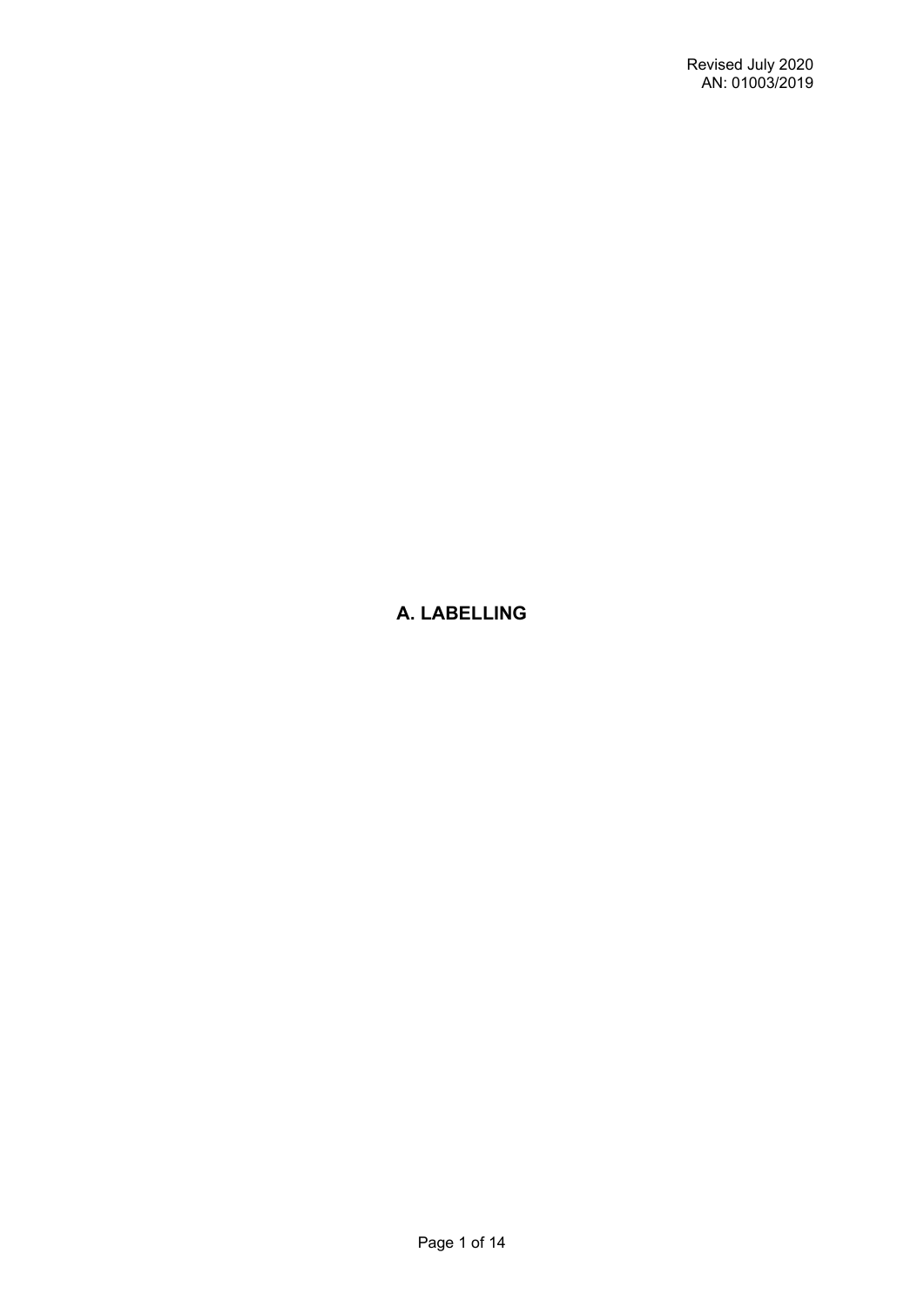### **PARTICULARS TO APPEAR ON THE OUTER PACKAGE**

### **Cardboard box containing 1, 3, 6, 12, 24, 60 or 120 pipettes**

### **1. NAME OF THE VETERINARY MEDICINAL PRODUCT**

Duoflect spot-on solution for dogs 2-10 kg and cats > 5 kg Fipronil / (S)-methoprene

#### **2. STATEMENT OF ACTIVE SUBSTANCES**

Each pipette delivers 121 mg of fipronil and 60 mg of (S)-methoprene

#### **3. PHARMACEUTICAL FORM**

Spot-on solution.

#### **4. PACKAGE SIZE**

1 pipette 3 pipettes 6 pipettes 12 pipettes 24 pipettes 60 pipettes 120 pipettes

#### **5. TARGET SPECIES**

Dogs 2-10 kg and cats  $>$  5 kg

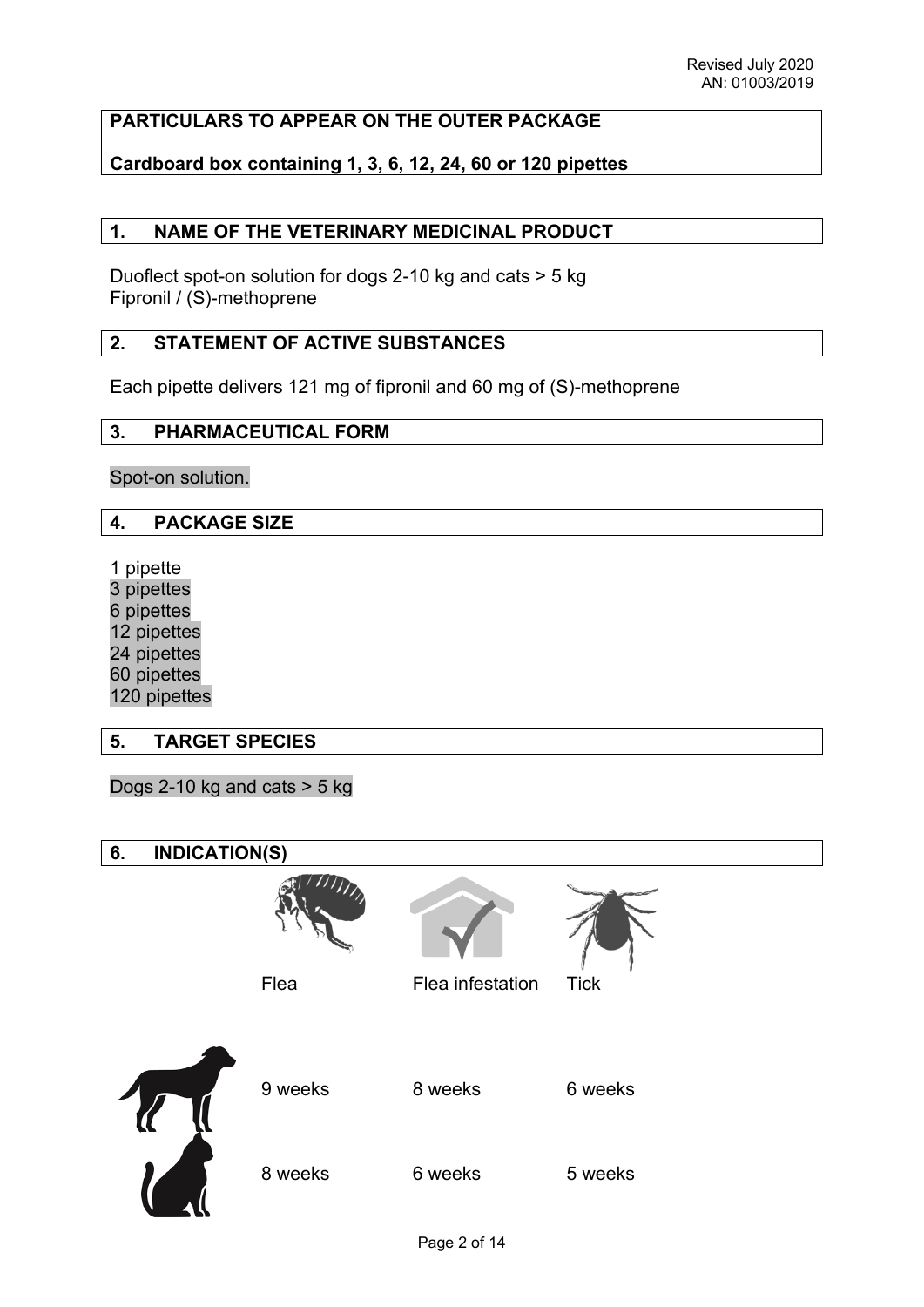Treats and prevents tick and flea infestations. Prevents flea multiplication (acts against adults, eggs, larvae and pupae). Read the package leaflet before use.

#### **7. METHOD AND ROUTE(S) OF ADMINISTRATION**

Read the package leaflet before use. For external use only. One pipette per animal.

#### **8. WITHDRAWAL PERIOD(S)**

#### **9. SPECIAL WARNING(S), IF NECESSARY**

Do not use on rabbits.

Read package leaflet for user warnings before using the product.

#### **10. EXPIRY DATE**

EXP {month/year}

#### **11. SPECIAL STORAGE CONDITIONS**

#### **12. SPECIFIC PRECAUTIONS FOR THE DISPOSAL OF UNUSED PRODUCTS OR WASTE MATERIALS, IF ANY**

Disposal: read the package leaflet.

#### **13. THE WORDS "FOR ANIMAL TREATMENT ONLY" AND CONDITIONS OR RESTRICTIONS REGARDING SUPPLY AND USE, if applicable**

For animal treatment only.

#### **14. THE WORDS "KEEP OUT OF THE SIGHT AND REACH OF CHILDREN"**

Keep out of the sight and reach of children.

#### **15. NAME AND ADDRESS OF THE MARKETING AUTHORISATION HOLDER**

Ceva Animal Health Ltd Unit 3, Anglo Office Park White Lion Road Amersham **Buckinghamshire** HP7 9FB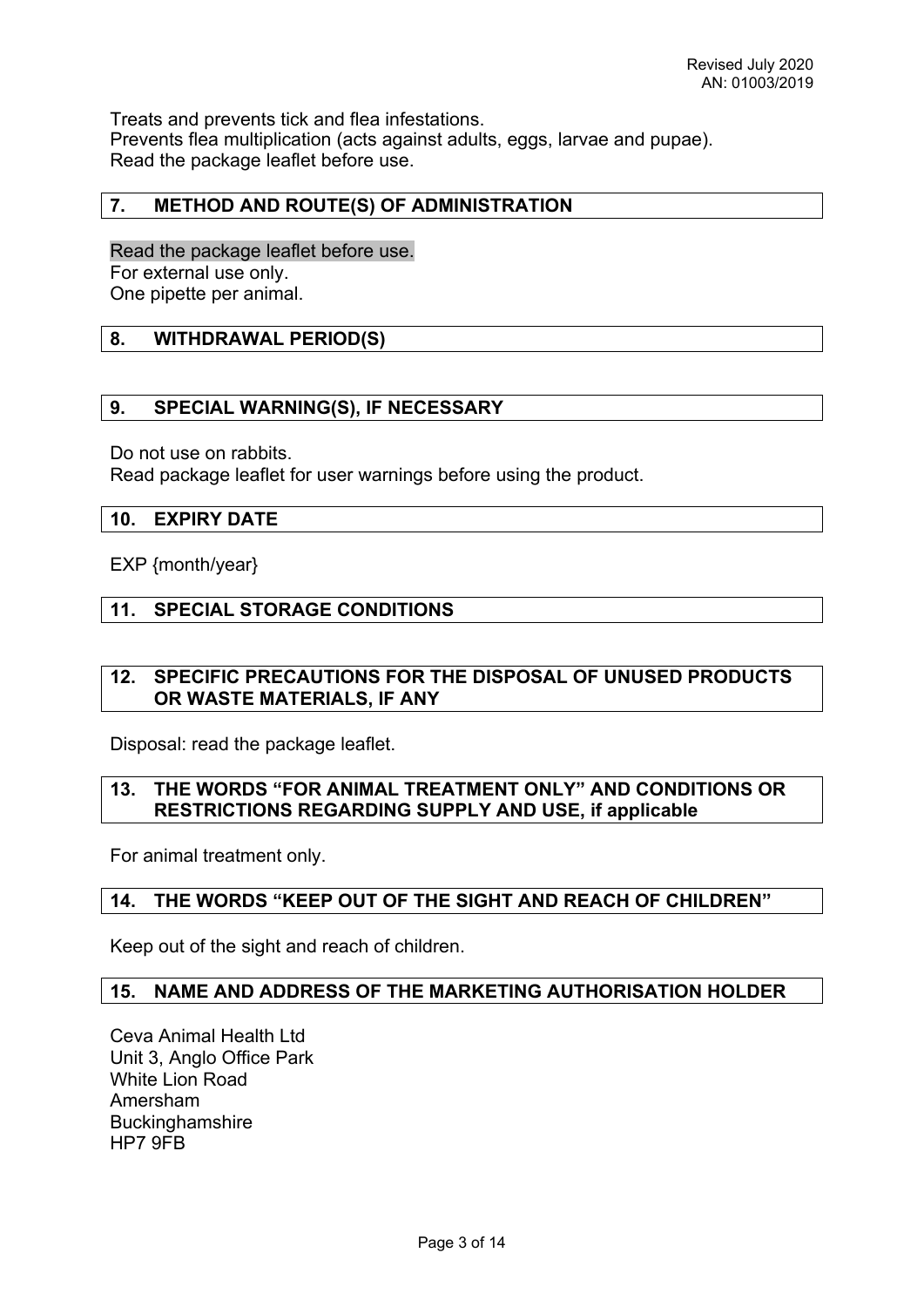# **16. MARKETING AUTHORISATION NUMBER(S)**

Vm 15052/4063

### **17. MANUFACTURER'S BATCH NUMBER**

Lot: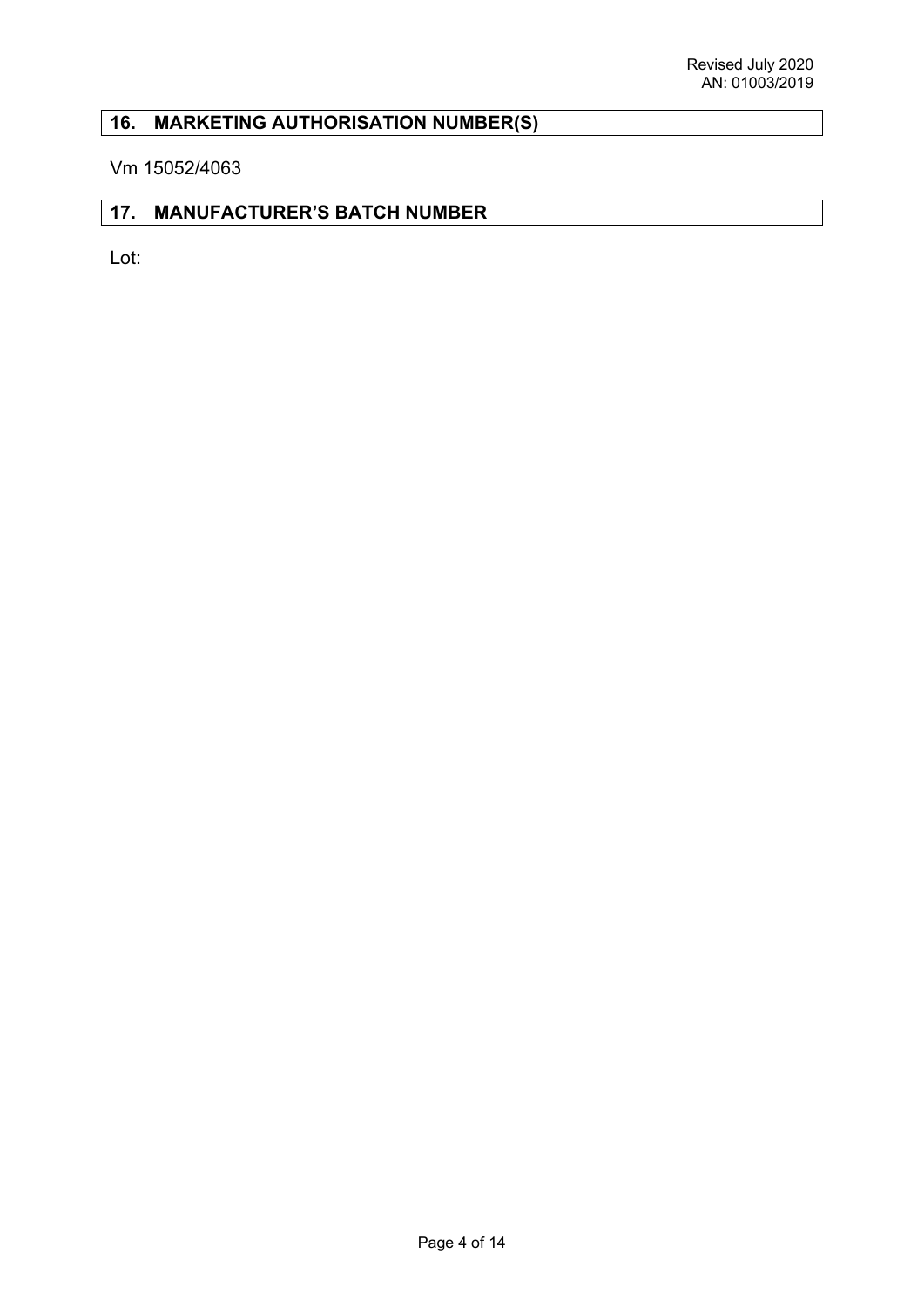#### **MINIMUM PARTICULARS TO APPEAR ON SMALL IMMEDIATE PACKAGING UNITS**

## **Pipette label**

## **1. NAME OF THE VETERINARY MEDICINAL PRODUCT**

**Duoflect** Spot-on





## **2. QUANTITY OF THE ACTIVE SUBSTANCE(S)**

## **3. CONTENTS BY WEIGHT, BY VOLUME OR BY NUMBER OF DOSES**

## **4. ROUTE(S) OF ADMINISTRATION**

## **5. WITHDRAWAL PERIOD**

## **6. BATCH NUMBER**

Lot:

## **7. EXPIRY DATE**

EXP:

## **8. THE WORDS "FOR ANIMAL TREATMENT ONLY"**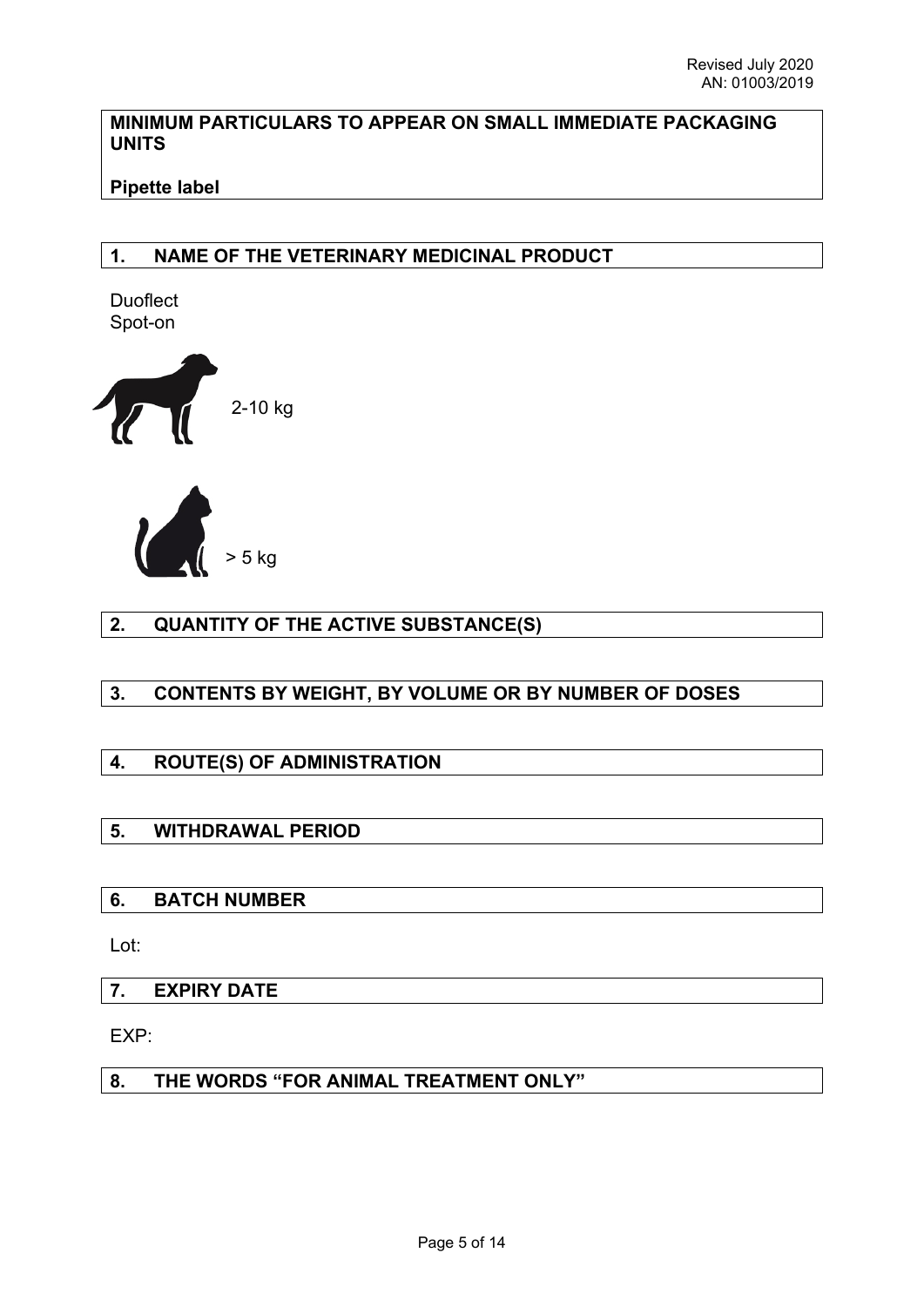## **MINIMUM PARTICULARS TO APPEAR ON BLISTERS OR STRIPS**

#### **Blister**

### **1. NAME OF THE VETERINARY MEDICINAL PRODUCT**

**Duoflect** Spot-on



Fipronil 121 mg / (S)-methoprene 60 mg

## **2. NAME OF THE MARKETING AUTHORISATION HOLDER**



**3. EXPIRY DATE**

EXP:

#### **4. BATCH NUMBER**

Lot:

# **5. THE WORDS "FOR ANIMAL TREATMENT ONLY"**

For animal treatment only.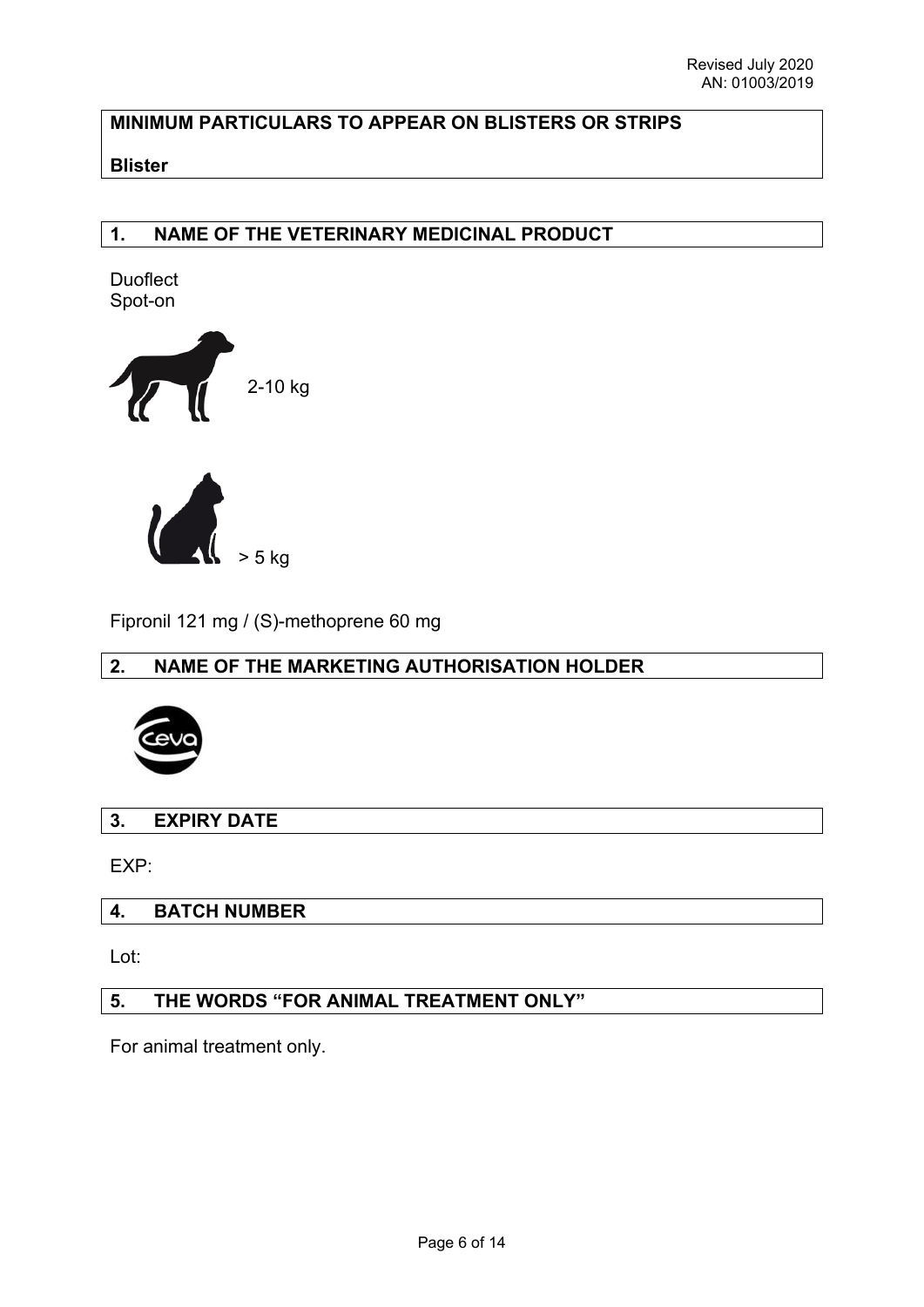# **B. PACKAGE LEAFLET**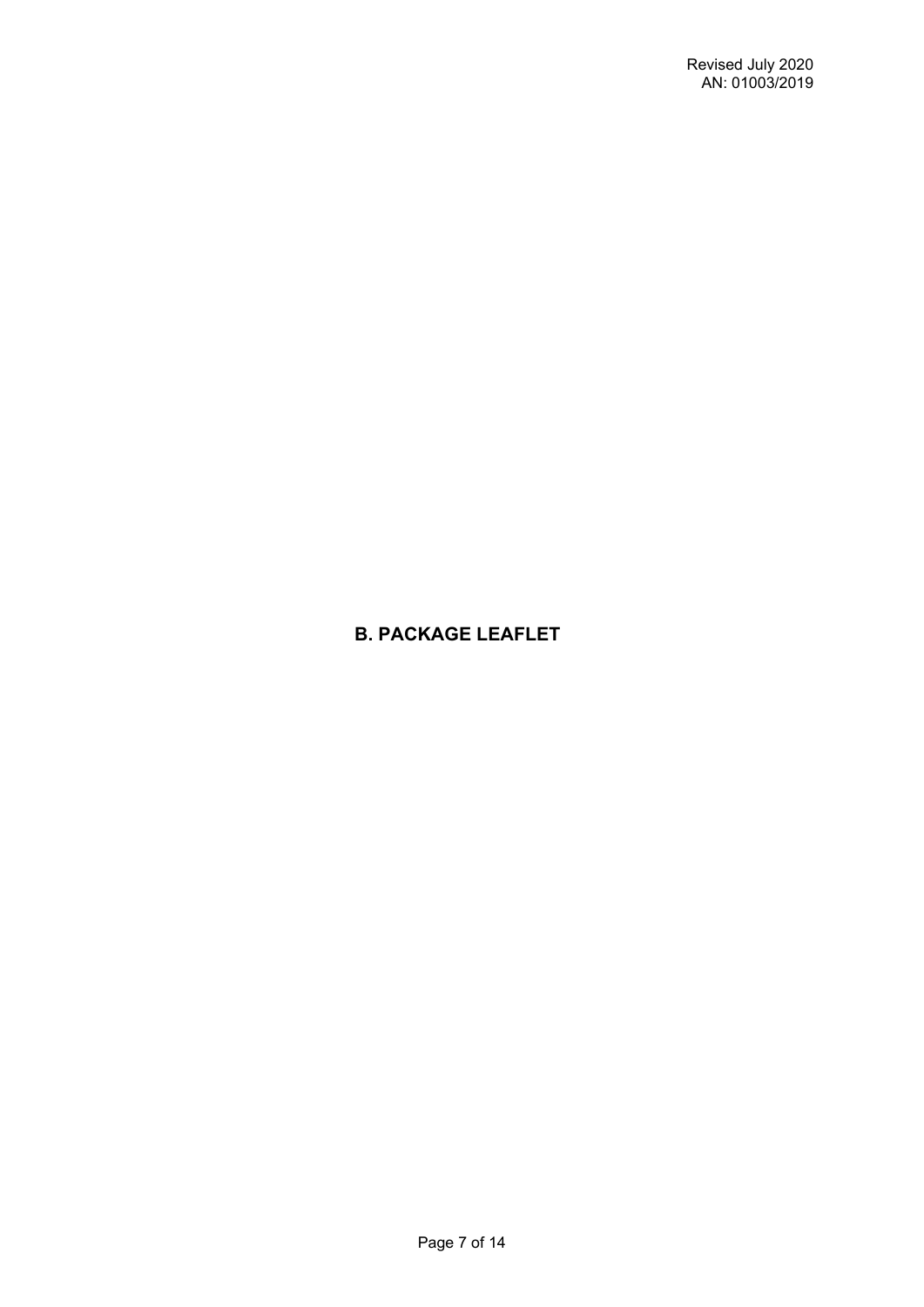#### **PACKAGE LEAFLET Duoflect spot-on solution for dogs 2-10 kg and cats > 5 kg**

#### **1. NAME AND ADDRESS OF THE MARKETING AUTHORISATION HOLDER AND OF THE MANUFACTURING AUTHORISATION HOLDER RESPONSIBLE FOR BATCH RELEASE, IF DIFFERENT**

Marketing authorisation holder:

Ceva Animal Health Ltd Unit 3, Anglo Office Park White Lion Road Amersham Buckinghamshire HP7 9FB

Manufacturers responsible for batch release: Ceva Santé Animale 10, av. de La Ballastière 33500 Libourne France

Klocke Verpackungs-Service GmbH Max-Becker-Str. 6 76356 Weingarten **Germany** 

## **2. NAME OF THE VETERINARY MEDICINAL PRODUCT**

Duoflect spot-on solution for dogs 2-10 kg and cats > 5 kg Fipronil / (S)-methoprene

## **3. STATEMENT OF THE ACTIVE SUBSTANCES AND OTHER INGREDIENTS**

This veterinary medicinal product is a clear spot-on yellow solution.

One pipette delivers:

|                                   |                                   | Active substances |                               | <b>Excipients</b>                              |                                                |
|-----------------------------------|-----------------------------------|-------------------|-------------------------------|------------------------------------------------|------------------------------------------------|
|                                   | Volume<br>of unit<br>dose<br>(ml) | Fipronil<br>(mg)  | $(S)$ -<br>methoprene<br>(mg) | <b>Butylhydro</b><br>-xyanisole<br>$E320$ (mg) | <b>Butylhydro</b><br>-xytoluene<br>$E321$ (mg) |
| Dogs 2-10 kg<br>and Cats $>$ 5 kg | 0.7                               | 121               | 60                            | 0.14                                           | 0.14                                           |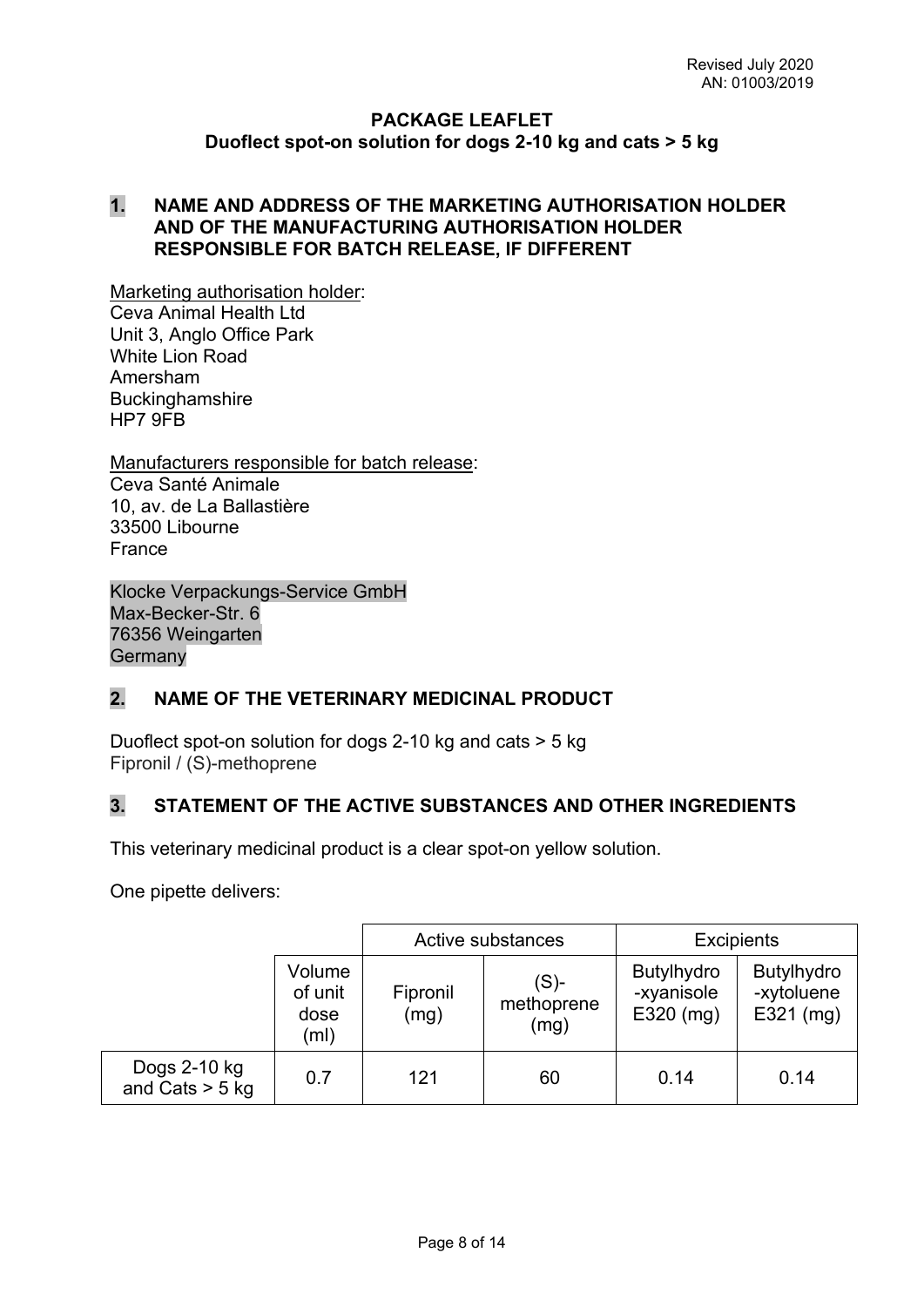# **4. INDICATIONS**

Treatment and prevention of flea and/or tick infestations.

In dogs:

- Treatment and prevention of flea infestations (*Ctenocephalides* spp). Immediate insecticidal efficacy against new infestations with adult fleas persists for 9 weeks. Prevention of the multiplication of fleas by inhibiting the hatching of flea eggs (ovicidal activity) and the development of flea eggs into adult fleas for 8 weeks after application.

- Treatment and prevention of tick infestation (Dermacentor reticulatus, Rhipicephalus sanguineus). The product has immediate acaricidal efficacy and persistent acaricidal efficacy for 6 weeks after application.

In cats:

- Treatment and prevention of flea infestations (Ctenocephalides spp). Immediate insecticidal efficacy against new infestations with adult fleas persists for 8 weeks. Prevention of the multiplication of fleas by inhibiting the hatching of flea eggs (ovicidal activity) and the development of flea eggs into adult fleas for 6 weeks after application.

- Treatment and prevention of tick infestation (Rhipicephalus turanicus). The product has immediate and persistent acaricidal efficacy for 5 weeks after application.

The product can be used as part of a treatment strategy for the control of Flea Allergy Dermatitis (FAD) when previously diagnosed by a veterinary surgeon.

## **5. CONTRAINDICATIONS**

Do not use on rabbits as adverse reactions, even mortality could occur. Do not use in cases of hypersensitivity to the active substance or to any of the excipients.

Do not use on sick (e.g. systemic disease, fever) or convalescent animals.

## **6. ADVERSE REACTIONS**

Transient cosmetic effects at the application site such as spiking of the hair, wet appearance, dry residue or slight scaling, were very rarely observed in spontaneous reports. These changes do not affect the safety or the efficacy of the product. Transient hypersalivation after licking the was observed very rarely in spontaneous reports mainly due to the excipients of the product.Vomiting after swallowing was observed very rarely in spontaneous reports in dogs.

The frequency of adverse reactions is defined using the following convention:

- very common (more than 1 in 10 animals treated displaying adverse reaction(s)

- common (more than 1 but less than 10 animals in 100 animals treated)
- uncommon (more than 1 but less than 10 animals in 1,000 animals treated)

- rare (more than 1 but less than 10 animals in 10,000 animals treated)

- very rare (less than 1 animal in 10,000 animals treated, including isolated reports) If you notice any side effects, even those not already listed in this package leaflet or you think that the medicine has not worked, please inform your veterinary surgeon.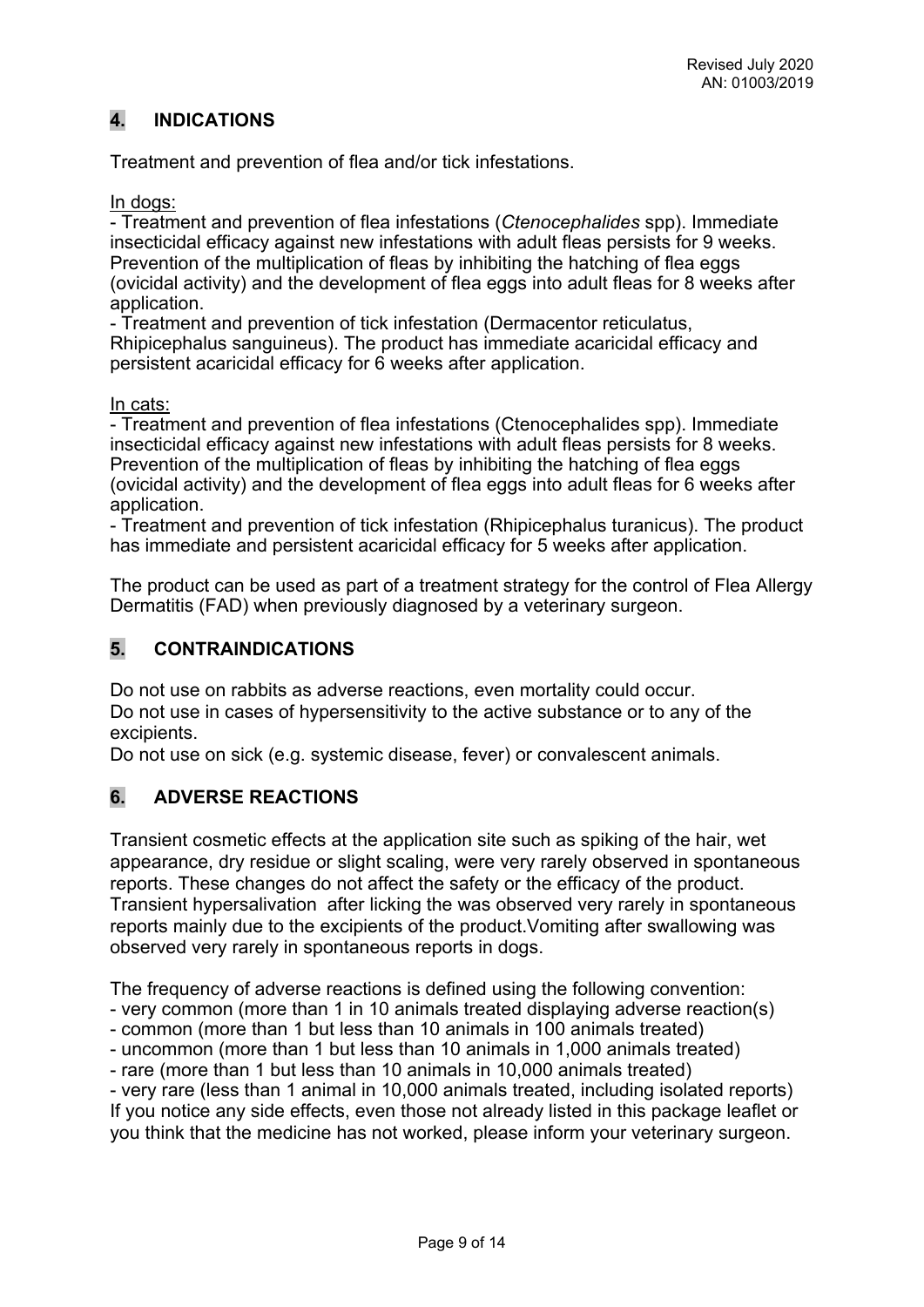## **7. TARGET SPECIES**





### **8. DOSAGE FOR EACH SPECIES, ROUTE AND METHOD OF ADMINISTRATION**

#### **Dosage**

Dogs 2-10 kg and cats  $>$  5 kg.

One pipette per animal corresponding to the minimal recommended dose of 12 mg/kg body weight (bw) of fipronil and 6 mg/kg bw of (S)-methoprene.

Treatment can be repeated every 6 weeks on dogs and every 5 weeks on cats, or as considered appropriate for the type and level of parasitic exposure. In the absence of appropriate studies, the treatment should not be repeated at intervals of less than 2 weeks.

#### **Route**

Spot-on use.

#### **Administration**

Application of the solution near the base of the neck minimises the possibility that the animal will lick the solution off. Care should be taken after the application that animals do not mutually lick off the solution.

Care should be taken to avoid excessive wetting of the hair with the product since this will cause a sticky appearance of hairs at the treatment spot.

## **9. ADVICE ON CORRECT ADMINISTRATION**

How to apply:

Disconnect one of the blisters from the card. This helps to avoid accidental opening of the adjacent blisters in order to protect the still unopened pipettes from exposure to humidity. Open the blisters with scissors. To avoid damaging the pipette cut along the line marked with the scissors icon. Carefully peal back the foil from the cut off end and withdraw the pipette.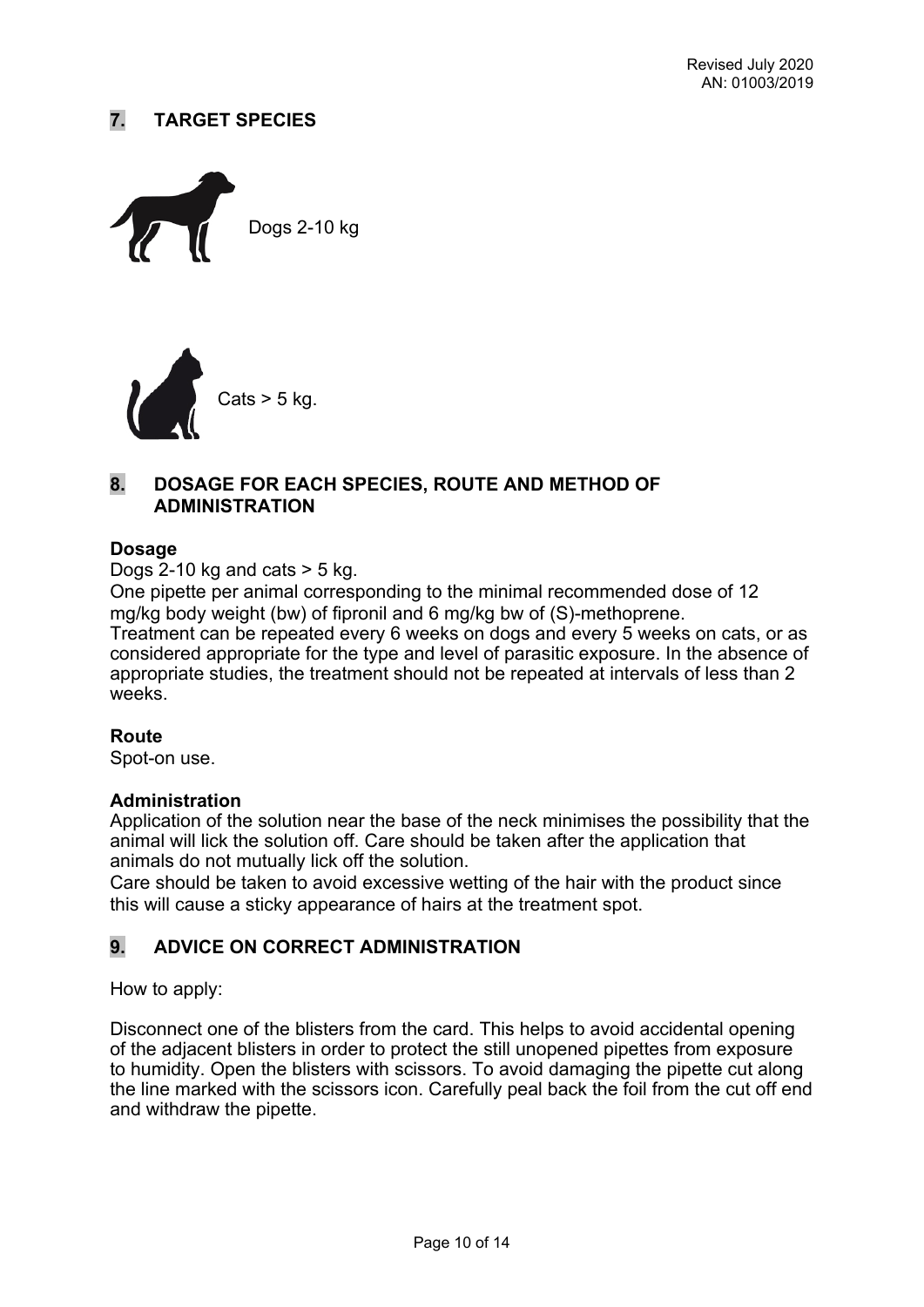

Hold the pipette upright. Tap lightly to ensure the entire liquid content is within the main body of the pipette. Bend the upper border strip backwards. Then the pipette can be set aside, if necessary. To open the pipette, snap off the top of the pipette along the scored line.



Part the coat between the shoulder blades until the skin is visible. Place the tip of the pipette on the skin and squeeze the pipette several times to empty its content completely and directly onto the skin in one spot.



## **10. WITHDRAWAL PERIOD(S)**

## **11. SPECIAL STORAGE PRECAUTIONS**

Keep out the sight and reach of children.

This veterinary medicinal product does not require any special storage conditions. Do not use after the expiry date which is stated on the pipette and on the carton after EXP.

Shelf-life of this veterinary medicinal product as packaged for sale: 3 years.

## **12. SPECIAL WARNING(S)**

#### **Special precautions for use in animals**

For external use only. Do not administer orally.

Avoid contact with the eyes of the animals. If the product is in contact with eyes, rinse immediately with plenty of water.

Do not apply the product on wounds or skin lesions.

Wait for the application site to dry before allowing the treated animal to come into contact with valuable fabrics or furnishings.

It is important to make sure that the product is applied directly onto an area of dry skin where the animal cannot lick it off and to make sure that animals do not lick each other following treatment.

In the absence of additional safety studies, do not repeat the treatment at intervals of less than 2 weeks.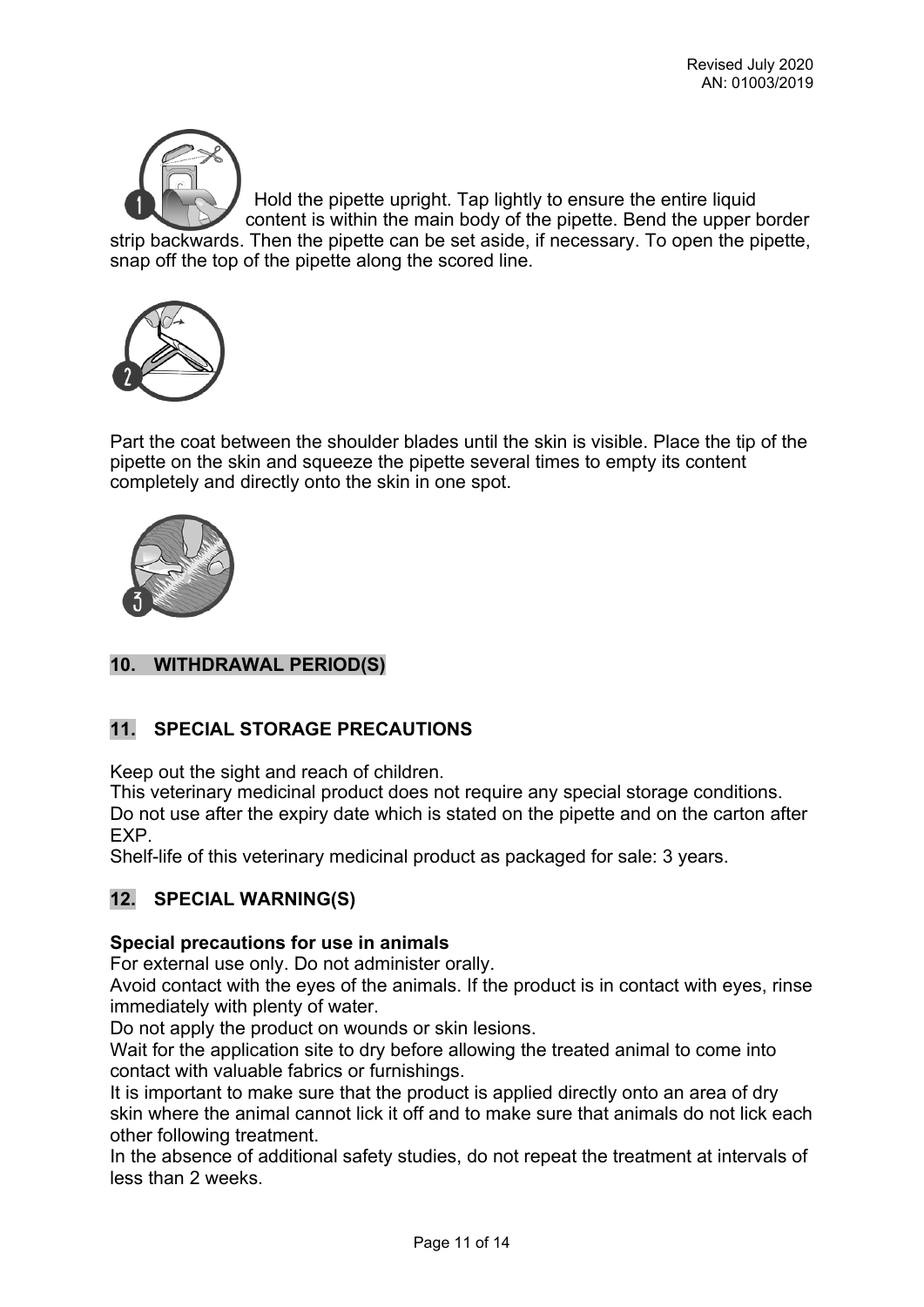The safety of the product has not been established in animals younger than 8 weeks of age. It has not been evaluated in dogs < 2 kg bw and in cats < 0.5 kg bw.

#### **Special precautions to be taken by the person administering the veterinary medicinal product to animals**

This product can cause mucous membrane, skin and eye irritation.

Therefore, contact of the product with mouth, skin and eyes should be avoided. In the case of accidental eye contact immediately and thoroughly flush the eyes with water. If eye irritation persists seek medical advice and show the package leaflet or the label to the physician.

Avoid contents coming into contact with the fingers. If this occurs, wash off immediately with soap and water.

People with known hypersensitivity to fipronil and/or (S)-Methoprene should not treat their animal with this product.

This product may cause neurotoxicity and be harmful if swallowed. Avoid ingestion including hand-to-mouth contact.Treated animals should not be handled or played with for at least 12-hours after treatment. Animals should be treated in the evening in order to minimise contact with the treated animal. On the day of treatment, treated animals should not be permitted to sleep with their owner, especially children. Do not eat, drink or smoke while handling the product.

If the product is accidentally swallowed, seek medical advice immediately and show the package leaflet to the physician.

Wash hands thoroughly after use.

Keep stored pipettes in the original packaging until ready to use. In order to prevent children from getting access to used pipettes, dispose of used pipettes immediately in a proper way.

#### **Other precautions**

The attachment of single ticks after treatment cannot be ruled out. Therefore the transmission of infectious disease cannot be completely excluded if conditions are unfavourable.

All stages of fleas can infest the animal's basket, bedding, and regular resting areas such as carpets and soft furnishings. In cases of massive flea infestation and at the beginning of the control measures these areas should be treated with a suitable environmental product. To reduce environmental flea challenge, all animals living in the same household should also be treated with a suitable flea control product. For the treatment and control of flea allergy dermatitis it is recommended that allergic patients and all other animals in the household should be treated on a regular basis.

#### In dogs:

The effect of bathing dogs on the duration of product efficacy against fleas has been studied.

Weekly water immersion of dogs following treatment had no effect on the duration of efficacy. Shampooing of dogs with an emollient shampoo 48 hours prior to treatment had no effect on duration of efficacy. Weekly shampooing with an emollient shampoo in dogs may reduce the duration of efficacy to 3 weeks against adult fleas and to 6 weeks against immature stages of fleas. Weekly bathing with a chlorhexidine shampoo may reduce effectiveness against adult fleas to 3 weeks.

Fipronil and (S) methoprene may adversely affect aquatic organisms. Dogs should not be allowed to swim in watercourses for 2 days after application.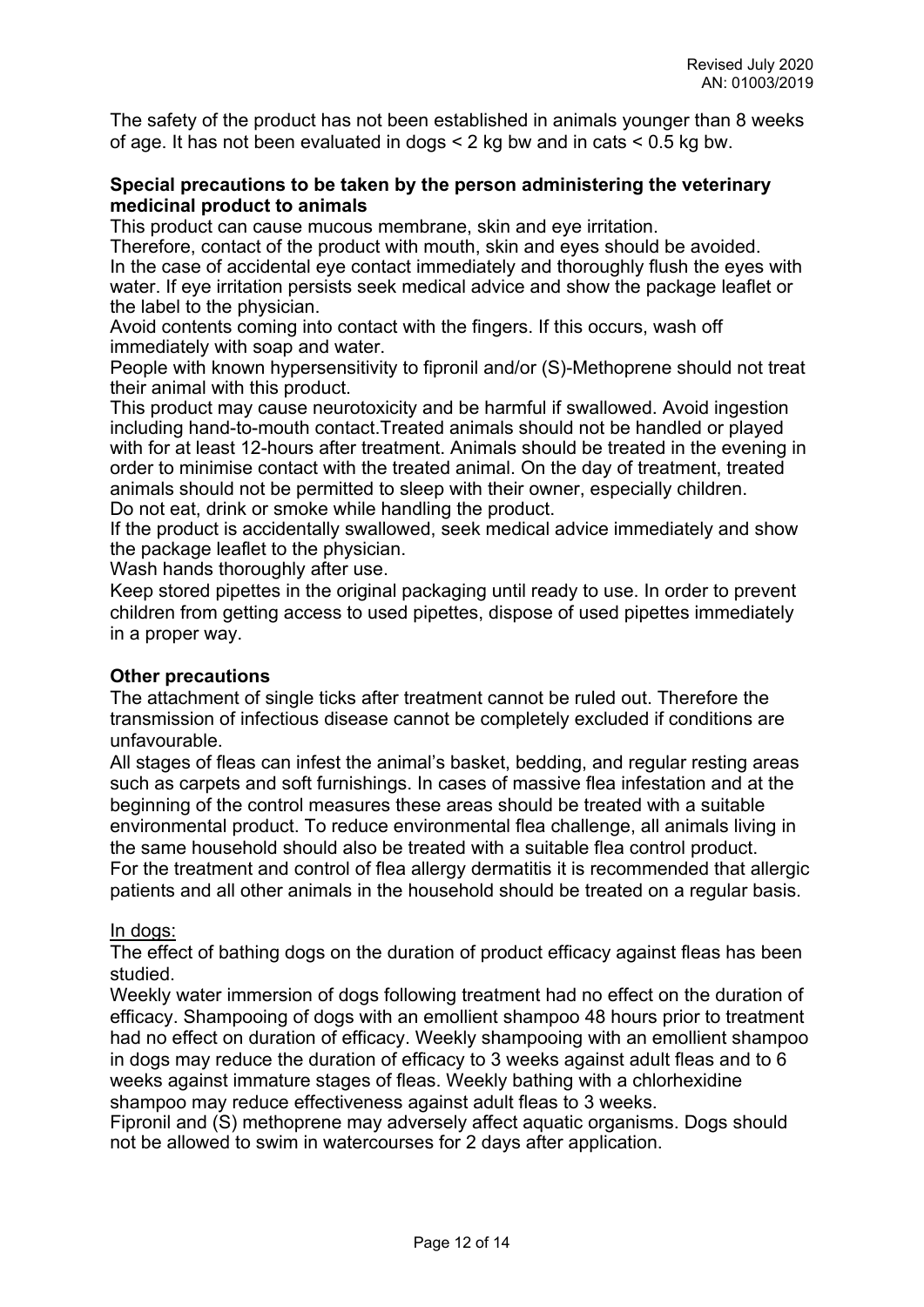#### In cats:

No data in the effect of bathing/shampooing on the efficacy of the product in cats is available.

### **Pregnancy and lactation**

Laboratory studies have not produced any evidence of teratogenic or foetotoxic effects with fipronil, although developmental effects (e.g. neurotoxicity) has been shown in rats in one study.

The safety of the veterinary medicinal product has not been established in cats and dogs during pregnancy and lactation. The use of the veterinary medicinal product in pregnant and lactating cats and dogs or in cats and dogs intended for breeding should be done after health care provider assessment.

#### **Overdose (symptoms, emergency procedures, antidotes)**

No adverse effects were observed in a target animal safety studies conducted in 8 weeks old puppies (±2 kg bw) and 8 weeks old kittens (±0.5 kg bw) treated on 7 consecutive occasions at 2 week intervals with up to 5x the recommended dose.

### **Interaction with other medicinal products and other forms of interaction** None known.

## **13. SPECIAL PRECAUTIONS FOR THE DISPOSAL OF UNUSED PRODUCT OR WASTE MATERIALS, IF ANY**

Any unused veterinary medicinal product or waste materials derived from such veterinary medicinal products should be disposed of in accordance with local requirements.

The product should not enter water courses as this may be dangerous for fish and other aquatic organisms.

## **14. DATE ON WHICH THE PACKAGE LEAFLET WAS LAST APPROVED**

July 2020

## **15. OTHER INFORMATION**

### **Pharmacodynamic properties**

**Fipronil** is an insecticide and acaricide belonging to the phenylpyrazole family. It acts by interacting with ligand-gated chloride channels, in particular those gated by the neurotransmitter gamma-aminobutyric acid (GABA), thereby blocking pre- and postsynaptic transfer of chloride ions across cell membranes. This results in uncontrolled activity of the central nervous system and death of arthropods such as fleas and ticks. Fipronil acts by contact. After topical administration, fipronil accumulates itself in sebaceous glands and is released progressively on hair surface via follicular ducts. Fipronil usually kills fleas within 24 hours and ticks within 48 hours.

**(S)-methoprene** is an insect growth regulator (IGR) of the class of compounds known as juvenile hormone analogues that inhibit the development of immature stages of insects. This compound mimics the action of juvenile hormone and causes impaired development and death of the developing stages of fleas. (S)-methoprene acts by contact. The on-animal ovicidal activity of (S)-methoprene results from either